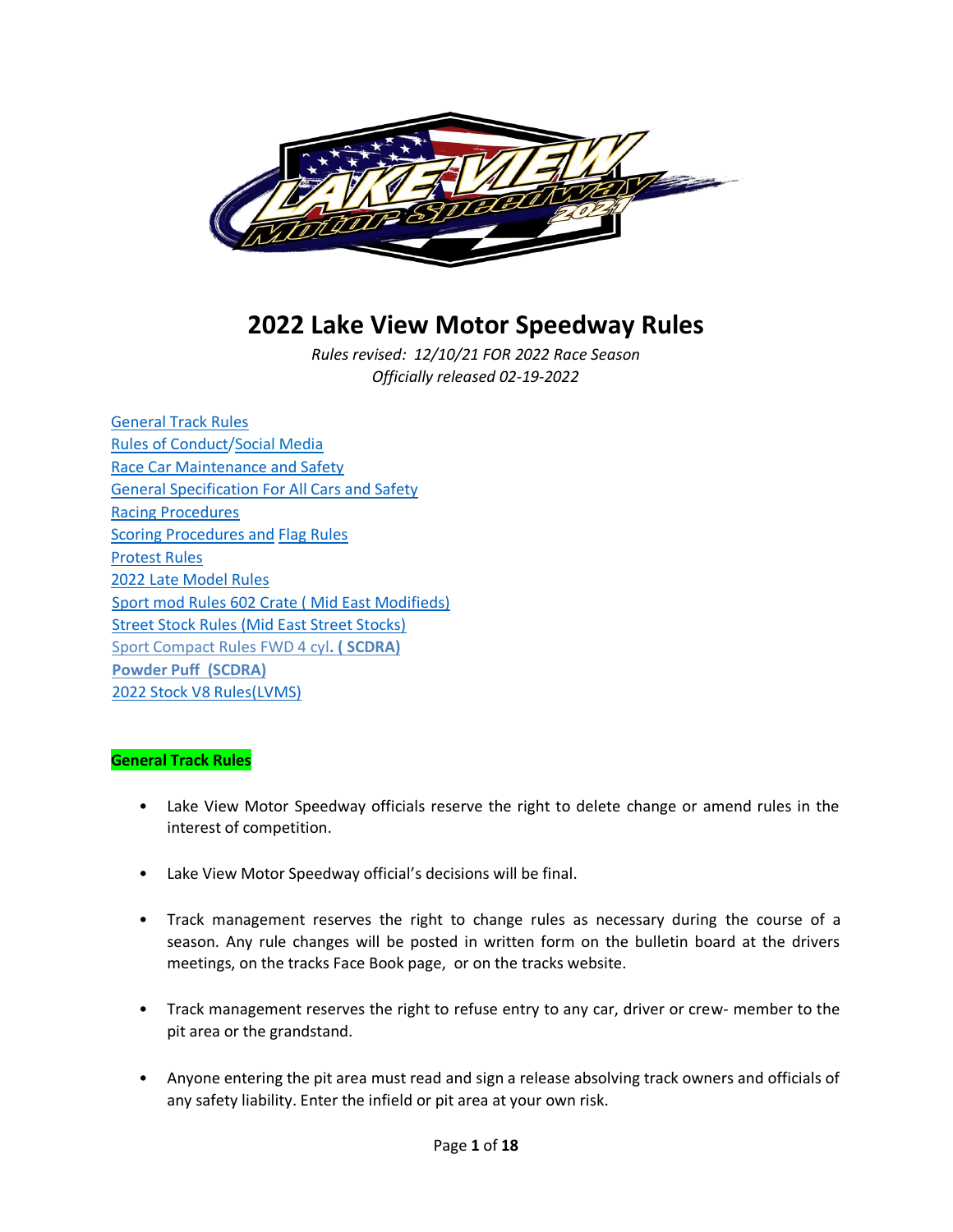- Minors must be accompanied by a parent or guardian to enter the infield area. Parents must sign a release form for children under the age of 16 that enter the infield area.
- No vehicles parking in the infield pit will be allowed to exit until entire race program is completed!
- Reserved infield concrete slabs are for race cars only, no personal vehicles allowed on or in front of a slab unless towing or hauling a race car. [If you reserved a slab and do not bring a race car, you lose that slab for that night.]
- Any changes in infield slab rental or reserved status must go through the racetrack management. Transferring rental from one race team to another without track authorization is not permitted.
- Track management reserves the right to alter reserved pit parking for special circumstances.
- Drivers and car owners are responsible for familiarity with the track rules. Rules and other procedures will be updated and emphasized at drivers meetings. Ignorance of the rules is no excuse.
- The race director will be responsible for interpretation of rules, scoring, flagging and other procedures. Decisions of the race director, general manager, and/or track owner will be final.
- The racetrack reserves the right to adjust the purse in any division in which less than eight (8 cars or less) are entered for that night's competition.
- No passengers allowed in race cars.
- No car allowed on track unless an emergency vehicle is present and the flagman is on duty.
- The racing program may be delayed or stopped due to adverse weather, time restrictions, or track conditions, at the discretion of the track owner/gm or race director. The speedway reserves the right to place time limits on all divisions.
- No personal cars are allowed on the racetrack.
- If it is necessary to cancel the race program for any reason, the program will be considered complete if one-half the program has been completed. NO REFUNDS FOR ANY REASON, IN CASE OF POSTPONEMENT/CANCELLATION OF EVENT, TICKETS MAY BE USED TOWARDS ONE FUTURE RACE ENTRY TO SPEEDWAY.
- No driver, car owner or crew-member will have any claim against the speedway for damages, losses or expenses.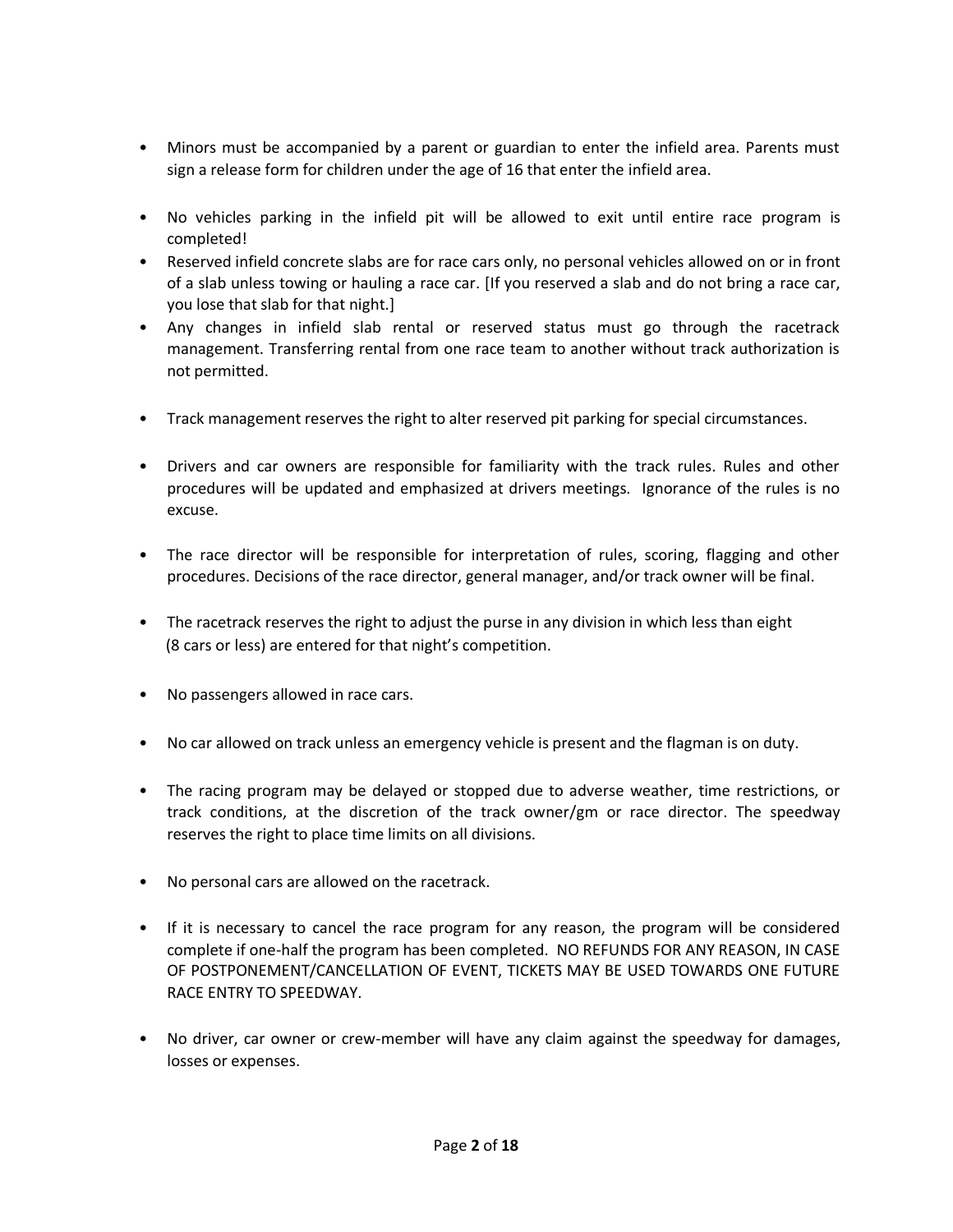- Drivers must be at least 16 years old. Driver's younger than 16 will be considered by track management on a case-by-case basis.
- Purse money must be claimed the night of the race. Any prize money not picked up when the payoff window is closed that night will be forfeited. Pay window will close 1 hour after completion of last event.
- Registration and drawing tables will be open until 6:30pm. Late entries must start at the rear of the field.
	- The start/finish line will extend through the deceleration/pit lane.
	- Race officials will act on any situation not specifically covered in these rules.
	- Drivers must attend the end of season Awards Celebration to receive their awards. In the event of an **emergency** a driver may send, their car owner, crewman in their place.

### RULES OF CONDUCT/SOCIAL MEDIA

- Disorderly conduct, profanity, and fighting will not be tolerated at the speedway.
- Alcoholic beverages and illegal drugs are strictly prohibited in the infield area. Any person breaking this rule will be escorted off the premises by law enforcement personnel. NO MONEY (ENTRY OR ADMISSION) WILL BE REFUNDED.
- Track management reserves the right to inspect all vehicles entering the infield.
- Any driver or crew-member that drinks alcoholic beverages or uses illegal drugs before or during the race program will be suspended, fined and/or barred indefinitely. Second offenses may result in permanent suspension.
- Any of the following actions by driver, crew members, owner *or anyone else associated with a race team* may result in fines up to \$500, suspension or loss of up to 100 season points for the driver:
	- Crossing/Entering the track during the race program and/or approaching flag stand.
	- Causing a disturbance *anywhere* in the pit area other than your own. If you cause a disturbance in another teams pit area, you are automatically to be at fault.
	- *Disorderly conduct, abuse, improper language, profanity or disrespectful conduct toward track officials, on or off the track including social media.*
	- Destruction of facility property.
	- Delay of the race program. Fighting or other malicious activity detrimental to human safety may result in a fine up to \$1,000 and any other punishment deemed necessary by management.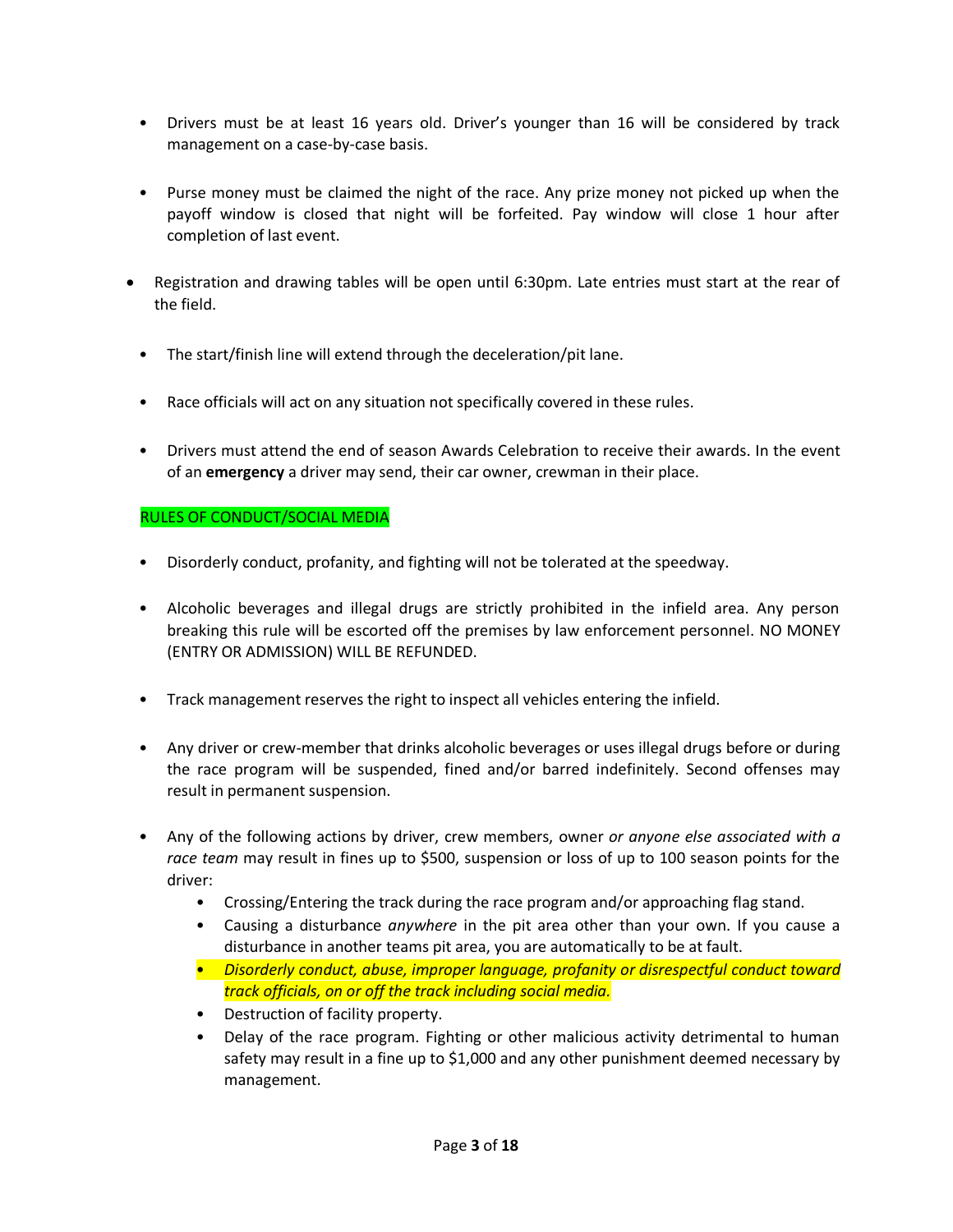- *Unsportsmanlike conduct or participation in any action or activity considered detrimental to LVMS, the staff, officials, fans or participants at an event or on social media by drivers, owners, crews or anyone associated with their race team shall be grounds for disqualification, loss of season points, suspension and a fine of up to \$500.*
- *Congregation at Scales/Tech Area* NEW IN 2022 *Any crew or family members congregating at scales and/or tech area causing a disturbance will result in that drivers disqualification from the event. Disqualification can be loss of payout and/or points (or both) at the discretion of management.*

#### **Social Media Policy**

**Any content submitted on line through the medium of the internet by those participating or officiating at LVMS should not contain material that could be deemed to be threatening, harassing, bullying, illegal, obscene, defamatory, slanderous, or hostile towards the track, track staff, any individual, team, fans, sponsors or entity participating or officiating at LVMS events. Penalties can include disqualification, loss of season points, temporary or permanent suspension, and fines up to \$500.00**

**Social media is a part of our daily lives, and when used correctly is an important place for our sport to discuss issues and promote our activities. This policy is not intended to restrict the good. Rather, it is to assist in curbing the more dangerous and damaging activities that have become or may become an issue.**

- Drivers and car owners are responsible for the actions of their crew-members, families, sponsors, and *anyone associated* with their team or car. You can be fined and loss of points for their actions. Altercations of any type will result in immediate two race suspension and at least a \$500 fine. Keep them under control.
- Possession of weapons on the speedway premises is strictly prohibited.
- Fines and suspensions must be settled with track management before an individual will be allowed to return to the track.
- One-year suspensions may be for an individual calendar year, or for the race season.

#### **RACE CAR MAINTENANCE AND SAFETY**

- Track officials will perform no work on race cars except visual inspection and pulling of minor sheet metal to insure that no sheet metal is rubbing on tires.
- If only visual inspection is required, the driver may resume his position.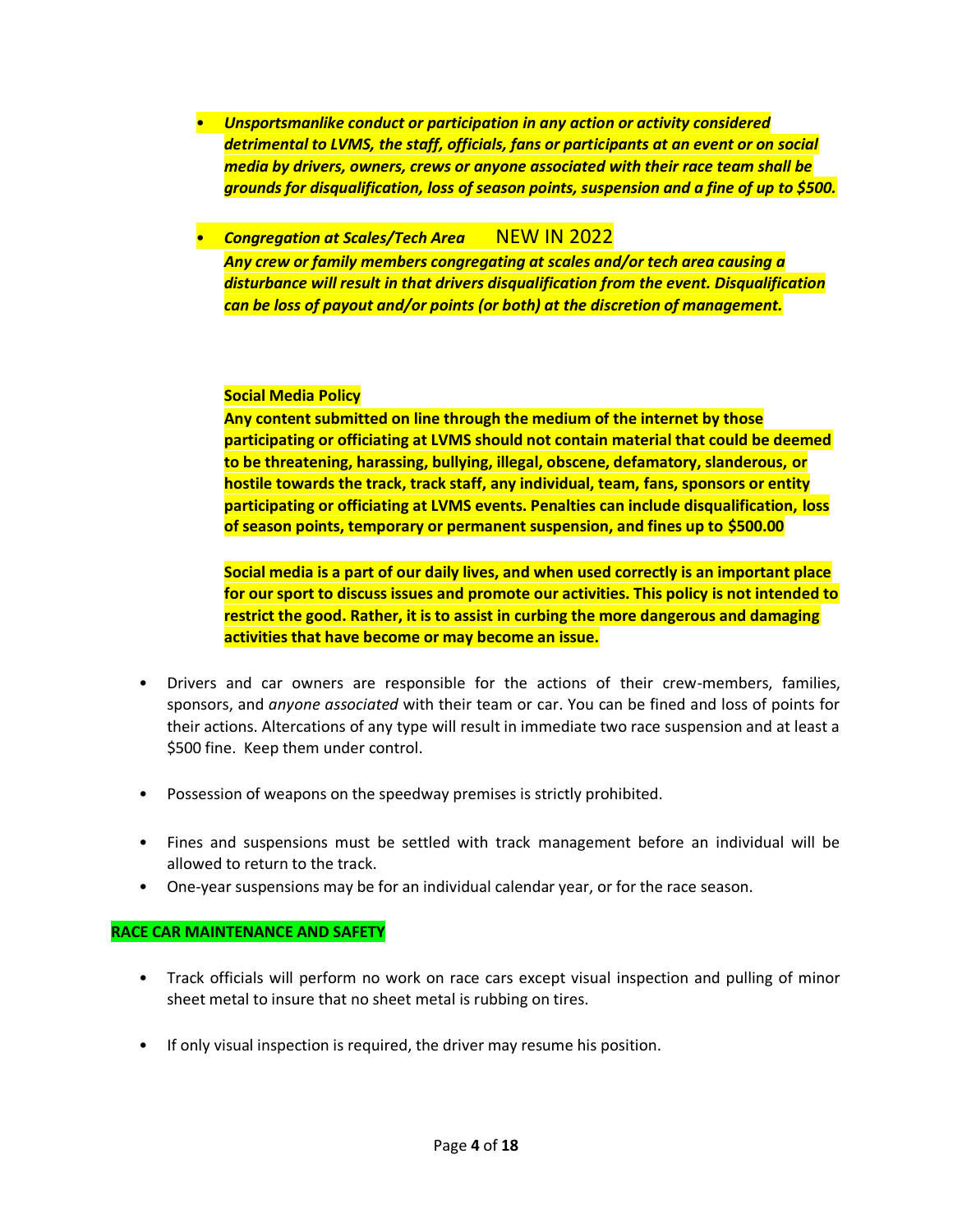- No work will be done on the track by pit crews. Track officials will be allowed to pull sheet metal for safety reasons only. This may be done only at the top of turn one or on pit road. The driver may then resume his position.
- Any other work on the car must be done in the pits. Any car entering the pits for repair must go to the rear of the field when returning to the track.

#### **GENERAL SPECIFICATION FOR ALL CARS AND SAFETY**

- All doors must be welded or bolted chaining allowed.
- Body alterations limited to trimming for tire clearance will be allowed.
- No convertibles, jeeps, or station wagons allowed.
- All cars must qualify and start race with hood, fenders and doors in place. [If a car loses parts during a racing incident or wreck on the track, those parts can be retrieved and added back on the car [if needed] to make legal weight at end of race.]
- All upholstery, except driver's seat, must be removed. All glass must be removed.
- All clip-held body trim must be removed.

 Roll bars must be installed front and rear. There must be four side collision bars on driver's side. Roll cages must be constructed of a minimum 1 1/2" O.D. boiler tubing, high-grade steel or Chrome moly tubing. Galvanized pipe not allowed**. Top of roll cage must be re-enforced with Steel tubing braces sufficient enough to prevent collapsing upon impact. All cars must pass roll Cage safety check.**

- **Each car must be equipped with an SFI 16.5 or SFI 16.1 approved 5 point harness seat belt restraint system.** All belts must have a date tag and be no more than four (4) years old. Seat belt restraint systems shall be installed in accordance with the directions and application of the system supplier or manufacturer.
- Seat belt webbing that comes into contact with any sharp or unradiused metal edge should be protected from that edge by means of push on grip vinyl trim. Seat manufacturers supply the seat with trim protecting the webbing from abrasion or cutting under impact conditions and should be used to their specifications. It is the responsibility of the driver, not the Officials or the Promoter to ensure that his/her seat belt restraint system and all components are SFI approved, correctly installed, maintained and properly used.
- Belts must be fastened to frame or roll cage**. A five-point safety harness is required.**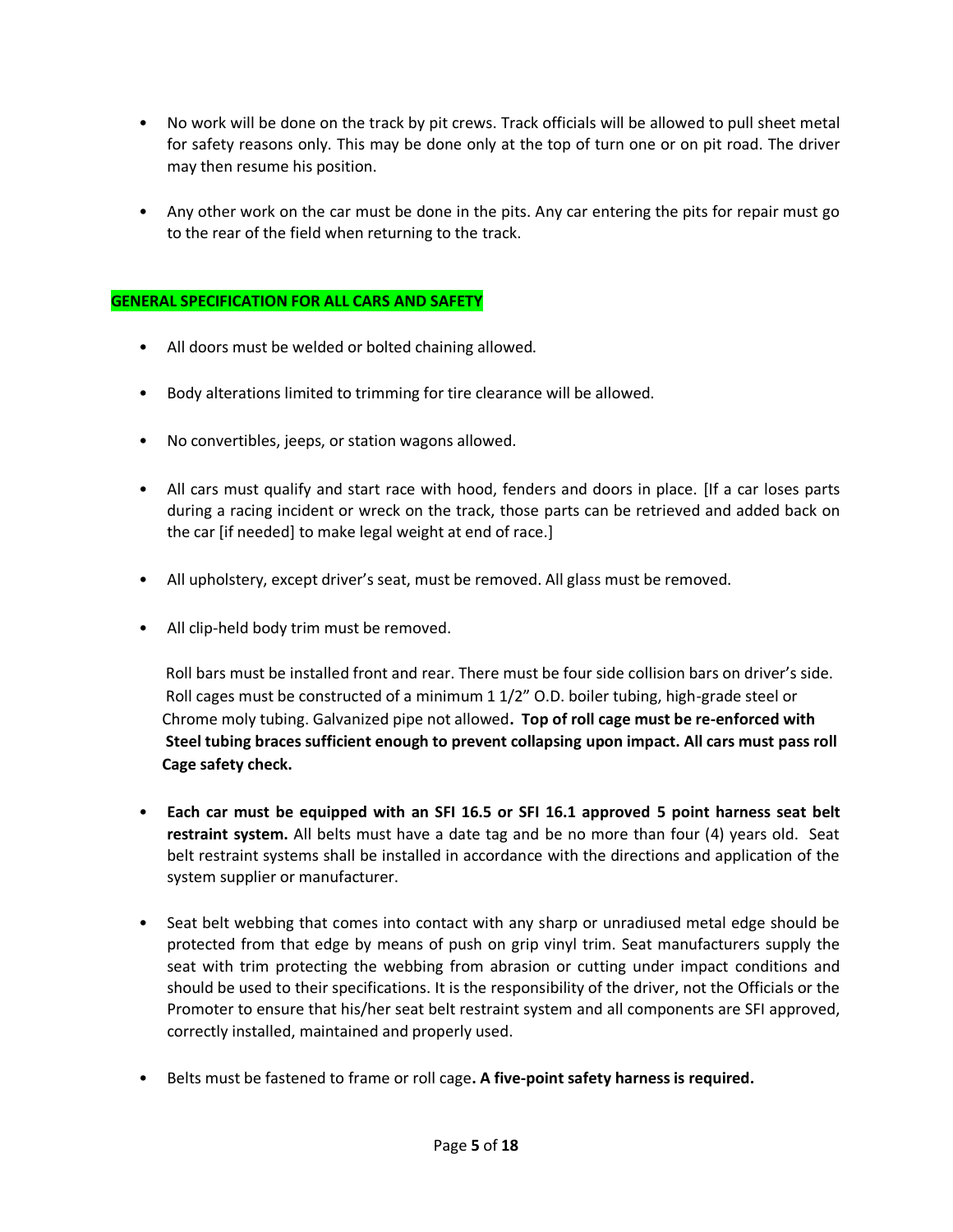- Front and rear bumpers must be standard OEM-type with no sharp edges. Track officials must approve any other bumper.
- Car number must be displayed on each side, on top of car, and on right front visible from the front of car. Number size is minimum 18" on sides and top. Top number should be visible from the control tower when car is on front stretch. The Race Director may temporarily change car numbers to avoid duplication.
- Gas lines must be routed safely away from driver.
- Nitrous oxide systems are not allowed.
- Turbochargers and superchargers are not allowed.
- Firewalls required between driver and engine, and between driver and fuel tank. All firewall openings should be sealed. Exhaust should exit behind driver and the side of the car.
- Solid floorboards are required.
- Collapsible steering columns are recommended for safety purposes.
- Batteries must be mounted securely under hood or in rear of car with approved straps. No rubber straps or plastic ties. Batteries may also be mounted inside driver's compartment if fully enclosed and securely strapped.
- Battery disconnect switch should be located near driver, within easy reach of safety personnel.
- All cars must have a track-approved drive shaft bracket. Bracket should be of steel at least 2" wide by 1/4" thick, and should be located in the front 25% of the drive shaft.
- Drive shafts must be painted white.
- All cars must have window nets or metal driver seat with five point harness and headrest on both sides.
- All cars must have a tow chain or eyebolt front and rear.
- No radios allowed in any car, all cars must use race-ceivers.
- All cars must go through tech inspection upon first appearance at the speedway. If car does not pass, the driver or owner will be informed of the problem. At the discretion of the tech official, cars that do not pass inspection may be allowed to compete one time only. At no time will an unsafe car be allowed on the track.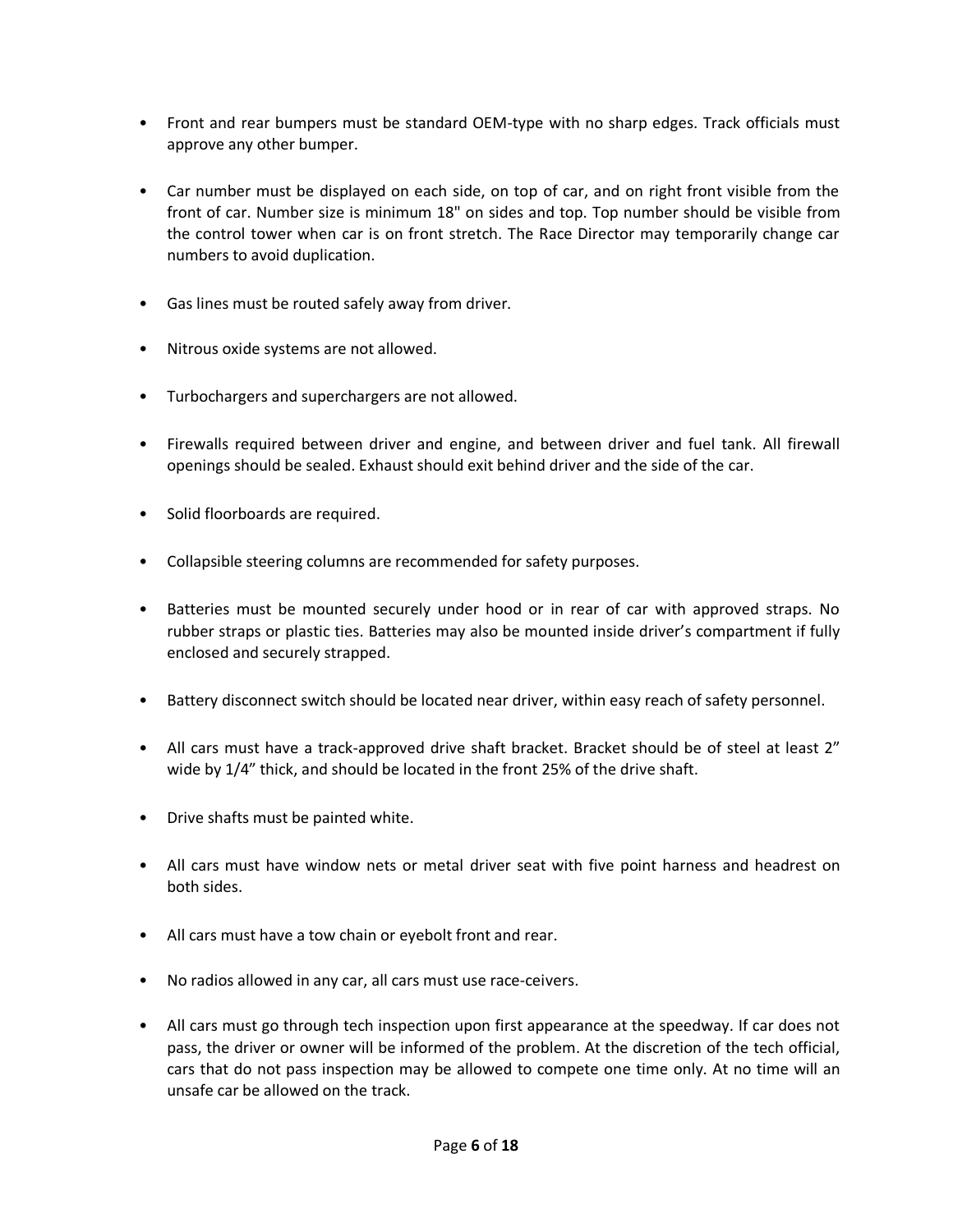- Track officials have the right to inspect any race car at any time. Unsafe race cars may be disqualified at any time.
- All cars must have a properly charged and secured fire extinguisher or fire extinguishing system within easy reach of the driver.
- Approved racing seats are required. Seats must be secured to brackets attached to roll cage or chassis**.** All racing seats must have head rests on both sides.
- All drivers must wear protective racing gloves. A Hans Device or equivalent or a neck brace is mandatory.
- Items not specifically listed in the rules will be enforced at the discretion of the tech inspector. No equipment will be considered as having been approved by reason of having passed through inspection unobserved.
- Hot laps will be combined with qualifying on some nights to keep the race program on schedule.
- All cars must report to the starting grid when called. Cars reporting late may be required to start in the rear of the field.
- Any driver changes after sign-in must be reported to track officials before race starts. Failure to report such change may result in disqualification, suspension and forfeiture of winnings.
- All competitors must leave the infield area when infield lights are turned off.
- Tech inspectors may request that sheet metal be replaced for safety reasons.
- Each driver must wear a fire resistant uniform meeting the SFI 3.2A/5 specification and display a valid SFI 3.2A/5 label.
- Each driver should also wear fire resistant accessories that effectively cover the remaining parts of the body. Shoes and gloves should meet the SFI 3.3 specification and display a valid SFI.3label.
- Anyone receiving injuries while at the speedway must report the injuries to the race director, EMS, and safety coordinator before leaving the facility.
- All ballast weights must be painted white with car number, division and driver number shown on weight. Anyone who loses a weight on the track may be subject to a \$50 fine.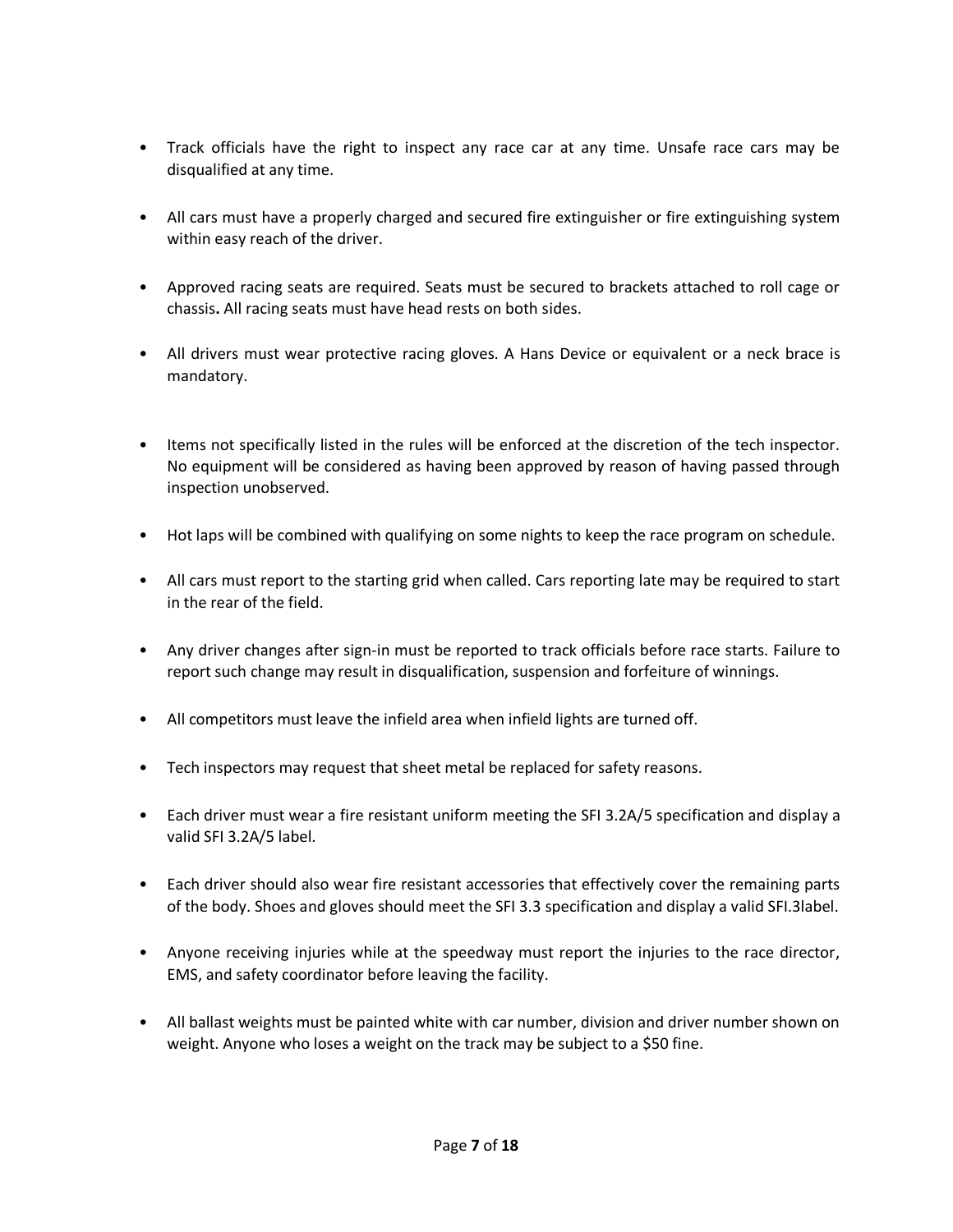#### **RACING PROCEDURES**

- All cars will enter track at turn 1 and exit the track on back straightaway only.
- If a driver wins three races in a row, it is at the track owner's option that driver will draw a pill between 3 and 8 after qualifying to determine starting position for the next regular event, or a bounty may be placed. If the next event is a special money event or a twin feature event for that class, it will carry over to the next regular money/points event if the driver wins again. The track owner will continue the bounty or the driver will continue to draw a pill for starting position until there is a new winner.
- Heat Racing will be implemented on a rotating basis throughout the season.
- Cars may be black-flagged for the following:
	- Driving in a hazardous manner on the track or in the infield.
	- Disregarding a "passing" or "move over" flag two times.
	- Being involved in two cautions.
	- Interfering with the race or causing a hazardous condition while entering or leaving the pits.
	- Refusing to go to the rear or assume correct lineup position after a caution.
	- Stopping at the flag stand or first turn during the race for reasons other than information about track conditions or position.
	- Failing to maintain sufficient speed to race safely.
	- Intentionally hitting another car.
- A car's laps will not be counted after two laps under the black flag for that car.
- Any car causing a caution will go to the rear of the field. Races will be stopped for safety reasons only. After a caution, cars will line up according to the last completed, scored lap. The field will be given two laps after the caution to assume the correct lineup.
- If two cars spin out together under racing conditions, both cars must go to the rear. If a car is not involved in a wreck but spins to avoid without making contact, that car may keep their position. Race director will have final say to determine if intentional contact or not.
- Under a red flag, cars are to return to the flag stand or designated spot by race director and come to a stop. Any car that enters the pit under a red flag will go to the rear of the field.
- If a crew member goes onto the track to work on a wrecked car or assist a driver in any way other than in the designated area on pit road or the top of turn 1, that car will be black flagged and sent to the pits. 1 crew member [1 person] per car under yellow flag. If a crew member goes onto the track to start an altercation, with another driver or official, the crew member and driver could be suspended, scored last place points and/or fined. STAY OFF THE TRACK!!! STAY BEHIND THE BARRIERS!!!
- If a driver gets out of their car on the race track, they will be disqualified. DO NOT GET OUT OF YOUR RACECAR WHEN IT IS ON THE TRACK!!!This rule does not apply if there is a safety issue.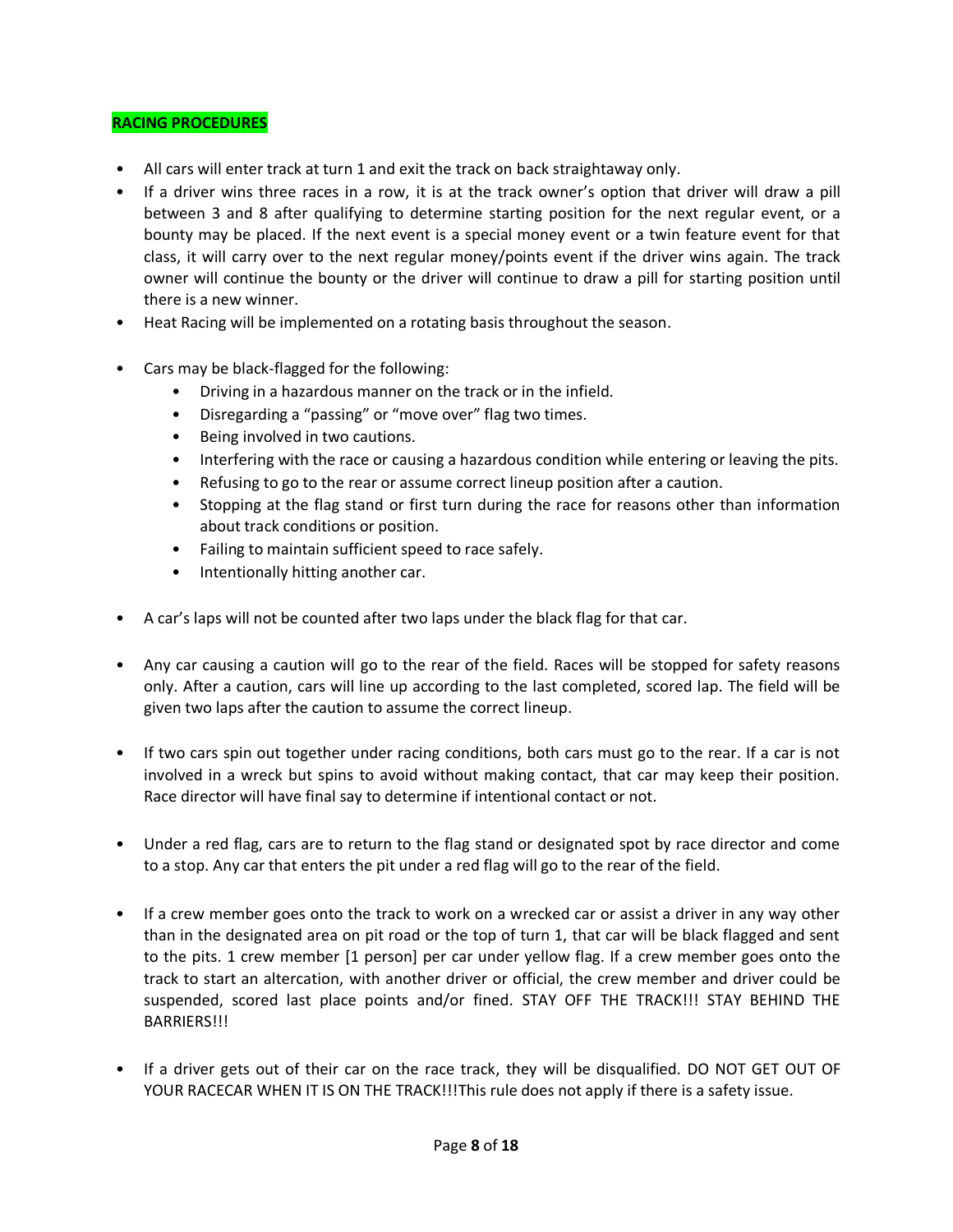- No one is allowed on the track under red flag conditions.
- Any car, which intentionally delays the race or causes a caution, will go to the rear of the field and may be disqualified at the discretion of the race director.
- In the event of an exact tie at finish line based upon electronic scoring, the car on the inside at the finish line will be declared the winner.

### **SCORING PROCEDURES & FLAG RULES**

- All drivers must be prepared to compete in the event for which they are scheduled.
- If a car is not in position when the division pulls from the staging area, they will be relegated to the rear of the field.
- You must run in the heat race or group that you are assigned on the race line-up. No changing heats or groups. Penalty for infraction of this rule – start in the rear for the feature or consi.
	- Spinning out during group qualifying will result in loss of your fastest lap time.
	- The flagman will determine initial start. The flagman will allow two attempts at a double-file start. After two attempts, the first and second row will be inverted for the third attempt. After the third attempt a single-file start will be used. All cars will race back to the flag on the first lap unless the racing groove is blocked. On the last lap if a caution comes out, the race will restart with a green/white and then checkered. Any car or cars bringing out the caution will be placed in the rear of the field. Any cars that go to the pit area will be placed at the rear of the field.
- Any car that jumps the initial start of the race will be moved back one row. Any car lagging back to get a run will be moved back one row. (No warnings) The flagman starts the race on the initial start.
- On a re-start, the leader may fire between the stoplight in turn 3 and the stoplight in turn 4. The leader must maintain a constant pace at a reasonable speed. No brake checking. On a re-start, you may not pass on the inside before a designated line. (The chalk line/red stripe/cone on outside wall) Beyond this point, you may pass upon the leader firing or green flag and green light being displayed.
- If a car jumps a re-start, it will be penalized one lap unless it gives up the position before the scoring line. This will be stated over the race-ceivers.
- All cars bringing out the caution flag will be sent to the rear of the field. When the caution is called, slow down, hold your position and come around for the remainder of the field to be scored. No passing other cars under caution.
- Any car that intentionally spins another car on the last lap of the feature will be placed behind that car in the final payoff and or disqualified.
- Any car that spins or slows to avoid hitting a spinning car can go back to its original position, at the discretion of the race director.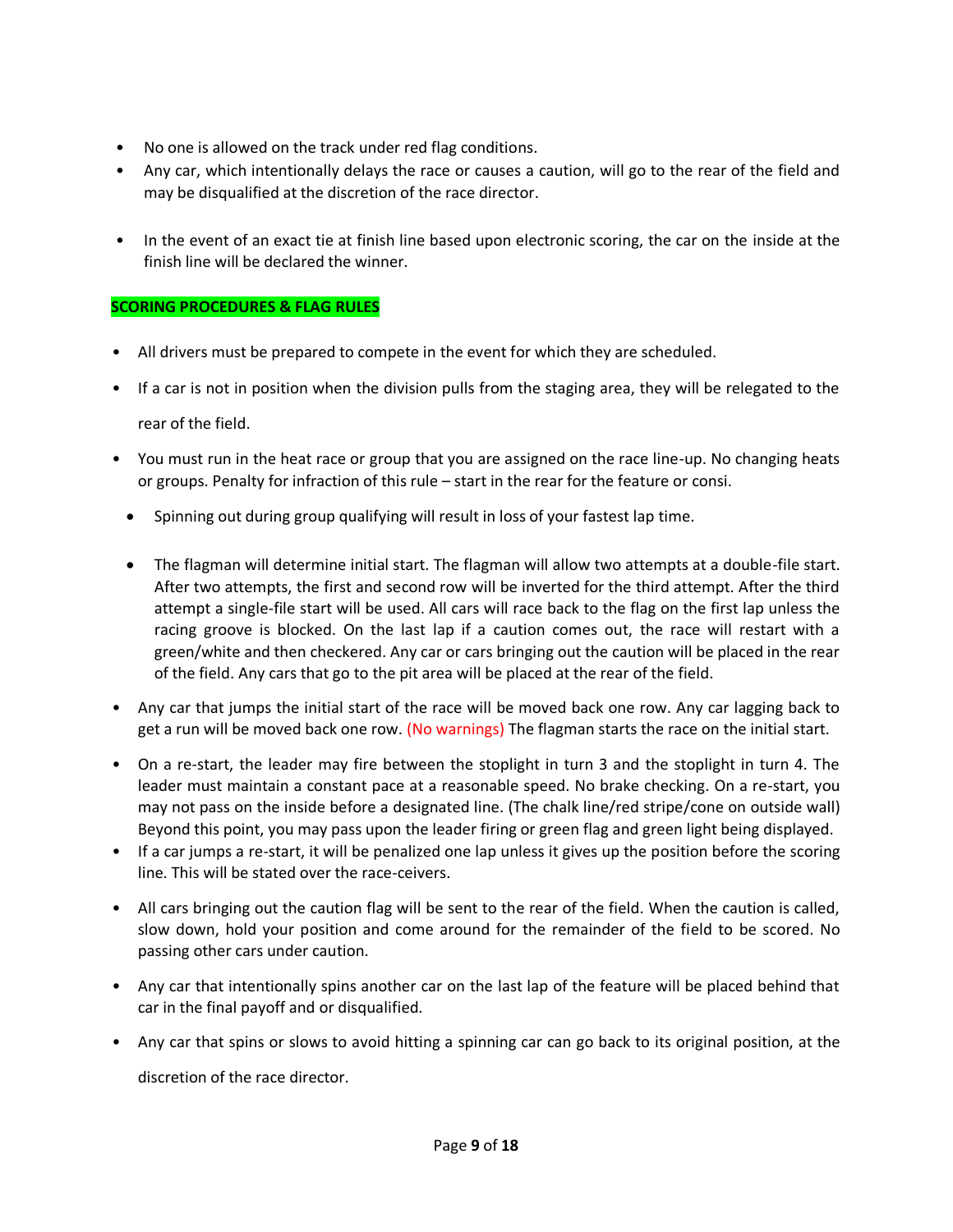- Any car that brings out two unassisted cautions will be sent to the pits.
- Any car that brings out three total cautions will be sent to the pits.
- Any car that can't maintain a reasonable speed will be sent to the pits.
- Lapped cars will go to the rear of the field.
- Caution laps will not be counted.
- We will count the last completed lap by the leader for scoring. Once the leader has crossed the scoring line and caution is accessed, others not having crossed the line will be given that lap as they cross the scoring line. If you go to your pits without crossing the scoring line, you will not be scored that lap. Scoring will be based on your position when caution came out.
- Any car that receives the black flag will no longer be scored. If a car is ruled to be a danger, the race will be stopped and the car will be forced to the pits. This will be stated over the race-ceivers.
- Cars receiving the move over flag need to adhere to this flag. This means to allow the leaders room to pass. Hold your line unless otherwise instructed by the race director.
- If a driver is not registered 10 minutes prior the start of the driver's meeting they will start in the rear. Register upon arriving at the track.
- Westhold transponders (yellow) will be required. It is the responsibility of each driver to register the transponder with the scoring tower and verify it is working properly. (If you do not own a transponder they will be available for rent at the track.)
- Any car on the lead lap with a flat tire will be given two laps from the time the car enters the pit to repair the tire. Courtesy laps for flat tire are awarded once per race. Cars going into the pits for any reason will go to the rear of the field.

Track officials will use flags for the purpose of providing the drivers with information. Lights may be used in addition to flags. Any car that gains a position prior to the display of any green flag will cause a restart and will be placed in the rear of the field.

GREEN FLAG (Start of the race) – In all races, each car must remain in assigned starting position, and the No. 2 qualifier must not beat the No. 1 qualifier to the dropping of the green flag.

YELLOW FLAG (Caution) – The yellow flag signifies caution on the track. All cars are to slow down and maintain their position with respect to the other cars on the track. In all regulation events, laps run under caution will not be counted toward the total laps allowed for that race except on the last lap. Any driver who leaves the track while the race is under caution, may go into the pits and return to the track without losing a lap, but must go to the rear of the field. When the yellow flag is displayed, cars will be placed in the position they held on the last lap completed prior to the caution.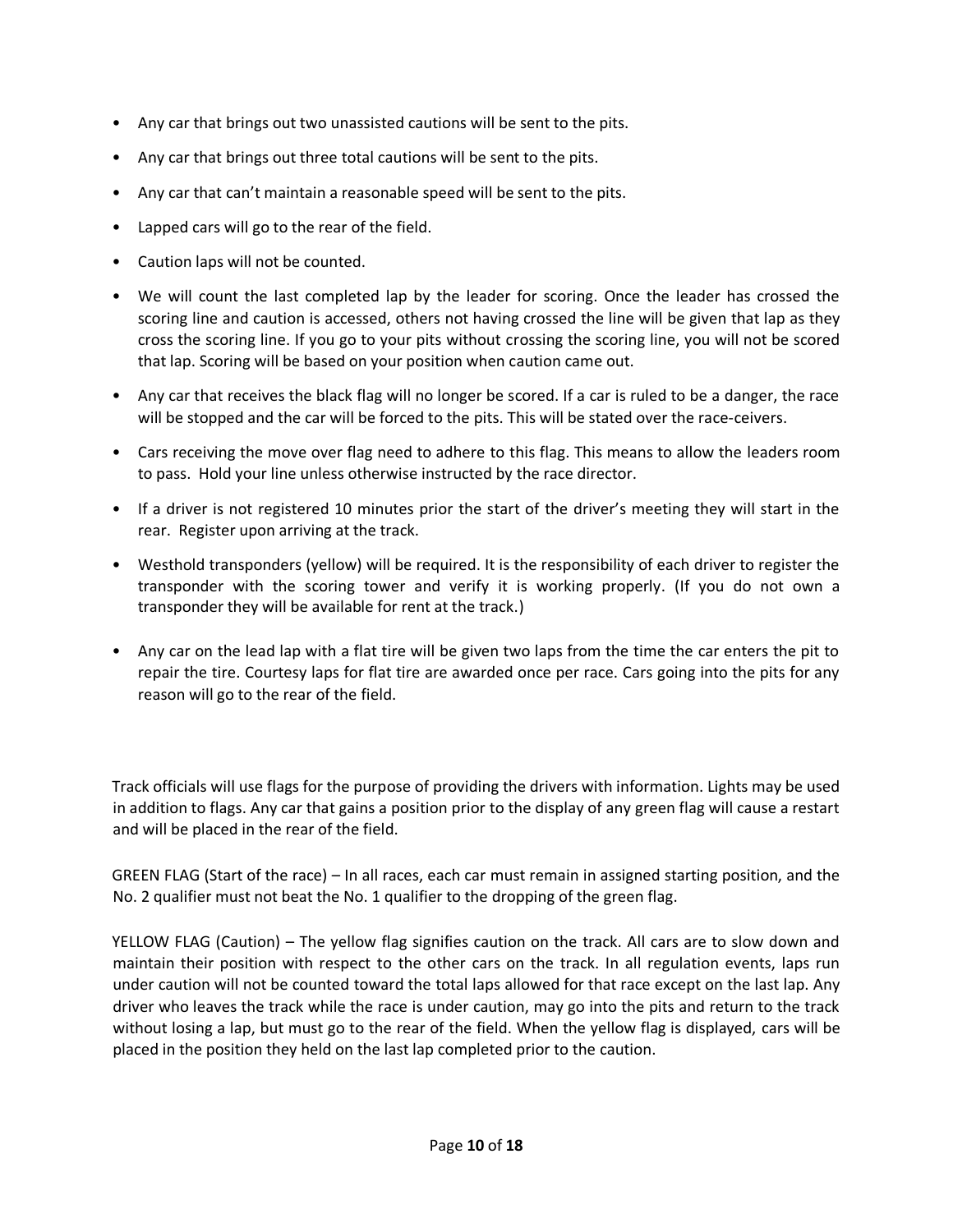RED FLAG (Danger – Stop Immediately) - The red flag shall be used when the track is judged unsafe for racing to continue. All cars must stop immediately, regardless of position on the track, and must remain stopped until directed by a track official. Track officials only, are allowed on the track during red flag condition.

BLUE FLAG with DIAGONAL STRIPE (Move Over) – The blue flag with a diagonal yellow stripe signifies that faster traffic is overtaking the car being signaled, and that car should move to the bottom of the track. If a driver receives the move-over flag on three consecutive laps and does not yield to faster traffic, he will be black-flagged.

BLACK FLAG (Report to Pits Immediately) - The black flag indicates that your car is creating a potentially hazardous condition on the track, or that you are violating a track rule, procedure or a directive from a track official. If a black-flagged car fails to heed the flag for two laps, scoring for that car will discontinue until the flagman gives further notice. Penalties for ignoring the black flag will range from one lap to disqualification, at the discretion of the race director. When a black- flagged car enters the pits, he will be directed by the pit steward as to the reason for the black flag and the appropriate actions to be taken. If the car is able to return to the track, scoring for that car will resume at that time.

WHITE FLAG (One Lap Remaining) – The white flag will be displayed when the leader has started the last lap of the race. No car may receive any assistance after the white flag has been displayed.

CHECKERED FLAG (End of Race) – The checkered flag will be displayed at the completion of the race. When the checkered flag is given to the leader, the remainder of the field receives the flag in the same lap. Upon entering the infield area, the top three finishes in any feature must go immediately and directly to the scale house to be weighed. Failure to go directly to the scales will result in disqualification.

**LVMS PROTEST RULES (OR REFER TO SANCTIONING BODY PROTEST RULES) (Unless otherwise specified, TRACK PROTEST RULES WILL over-ride any sanctioning body protest rules)**

- Only the driver or car owner may protest and protests are limited to the top 3 finishers in each division. *Only ONE item/part can be protested. Any other items/parts in question will be considered a separate protest.*
- To protest a car, you must finish one spot behind that car. You can only protest the car that finishes in front of you.
- The technical inspector must receive protest and protest money at the scale house immediately after the race. The protest must be accepted or declined by the protested team within five minutes of the filing of the protest.
- Visual protests (those requiring no disassembly or removal of parts) must be made to the tech inspector before qualifying. Only one visual protest per team, per night. The visual protest fee is \$100, which is retained by the track. Visual protests are only eligible for cars that are parked in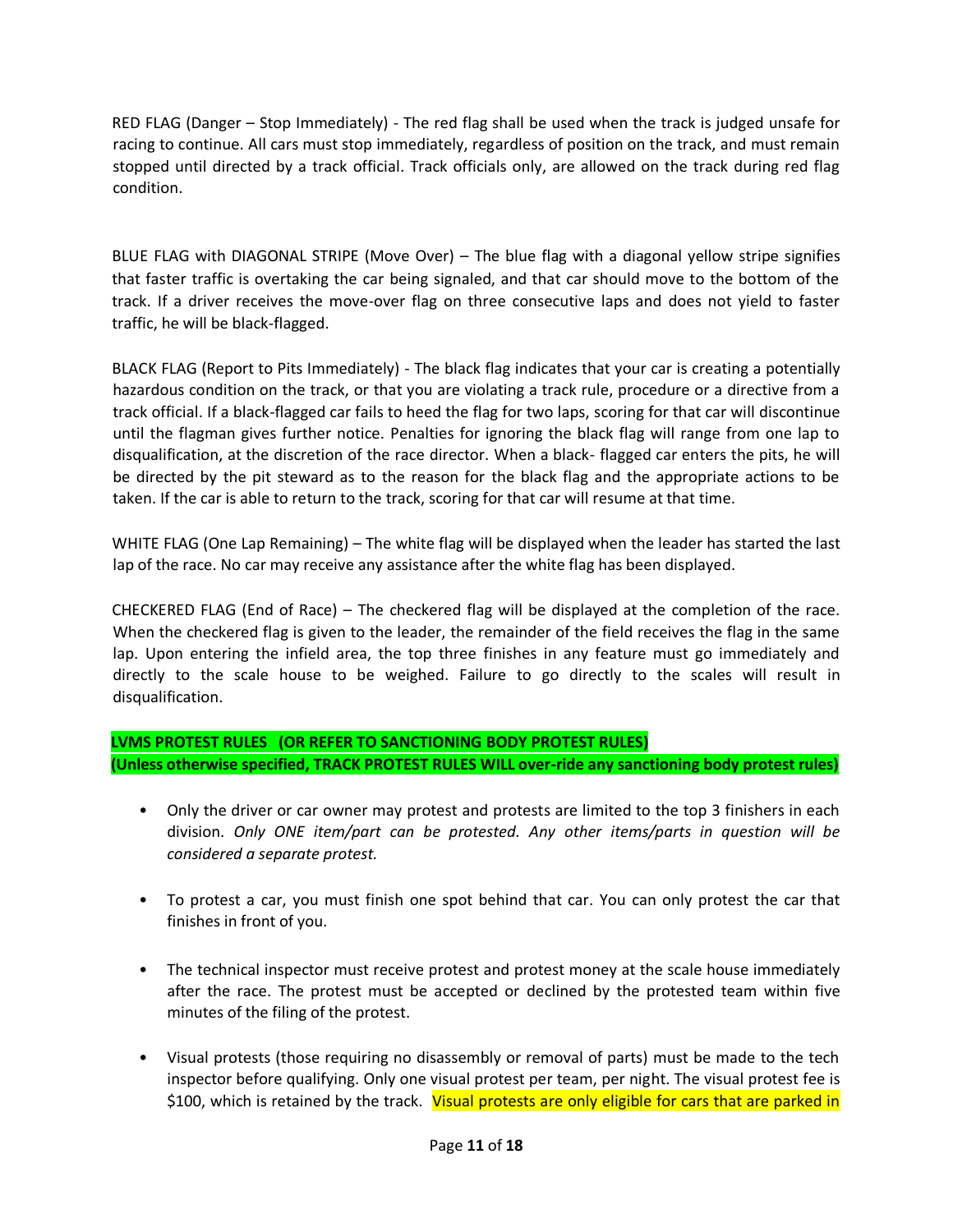the drivers pit area. You cannot visual protest a car that is not in the drivers pit area or that is already moving to enter or exit the racing surface. NEW IN 2022

- Protested car must go immediately to the protest area. If the protested driver does not accept the protest, he forfeits all points and purse money for the night and the protester will be refunded all of the protest money.
- Protest area will be off limits to all but track personnel and two team members from both the protester and protested. The two team members can only be the car owner and driver, or if owner drives a crew chief will be allowed. If any conflict arises during the protest the protest will be cancelled by the track and the party that caused the conflict will forfeit the protest and lose the money. After a part (or parts) are ready for inspection, the tech inspector and one representative from both the protester and protested will be allowed to witness the inspection. The tech inspector's decision at this time is final.
- All protests which require a volume inspection (cubic inches or cubic centimeters) must be ready for inspection within 60 minutes from the time the protest is posted.
- Cars found to be illegal will cause forfeiture of points and purse money earned that evening.
- Once the protest is filed with the track official, it may not be rescinded unless all parties involved agree.
- Only one protest, per division, per night allowed.
- Cars found illegal more than one time, will lose 100 points in addition to the penalties previously described.

#### PROTEST FEES:

| P and G test (any)   | \$300.00 (retained by track)                                                        |
|----------------------|-------------------------------------------------------------------------------------|
| Visual Protest (any) | \$50.00 (retained by track) (see visual protest policy below)                       |
| Late Model           | \$500.00 retained by track (plus refer to series rules)                             |
| <b>Street Stock</b>  | Refer to Mid-East Street Stock Rules                                                |
| 602 Sport Mod        | Refer to Mid-East 602 Modified Rules                                                |
| <b>Sport Compact</b> | \$50.00 Visual only (non-refundable retained by track)                              |
| Stock V8             | \$50.00 Visual only (non-refundable retained by track)                              |
|                      | STOCK V8 ENGINE CLAIM \$3000.00 (\$250.00 retained by track)                        |
| Tire protest         | \$150.00 per tire goes to the track. (Any class) No tire protest money is refunded. |
|                      | (See tire protest policy below)                                                     |
| Shock protest        | \$50.00 for up to 4 shocks goes to the track. (Any class) No money is refunded.     |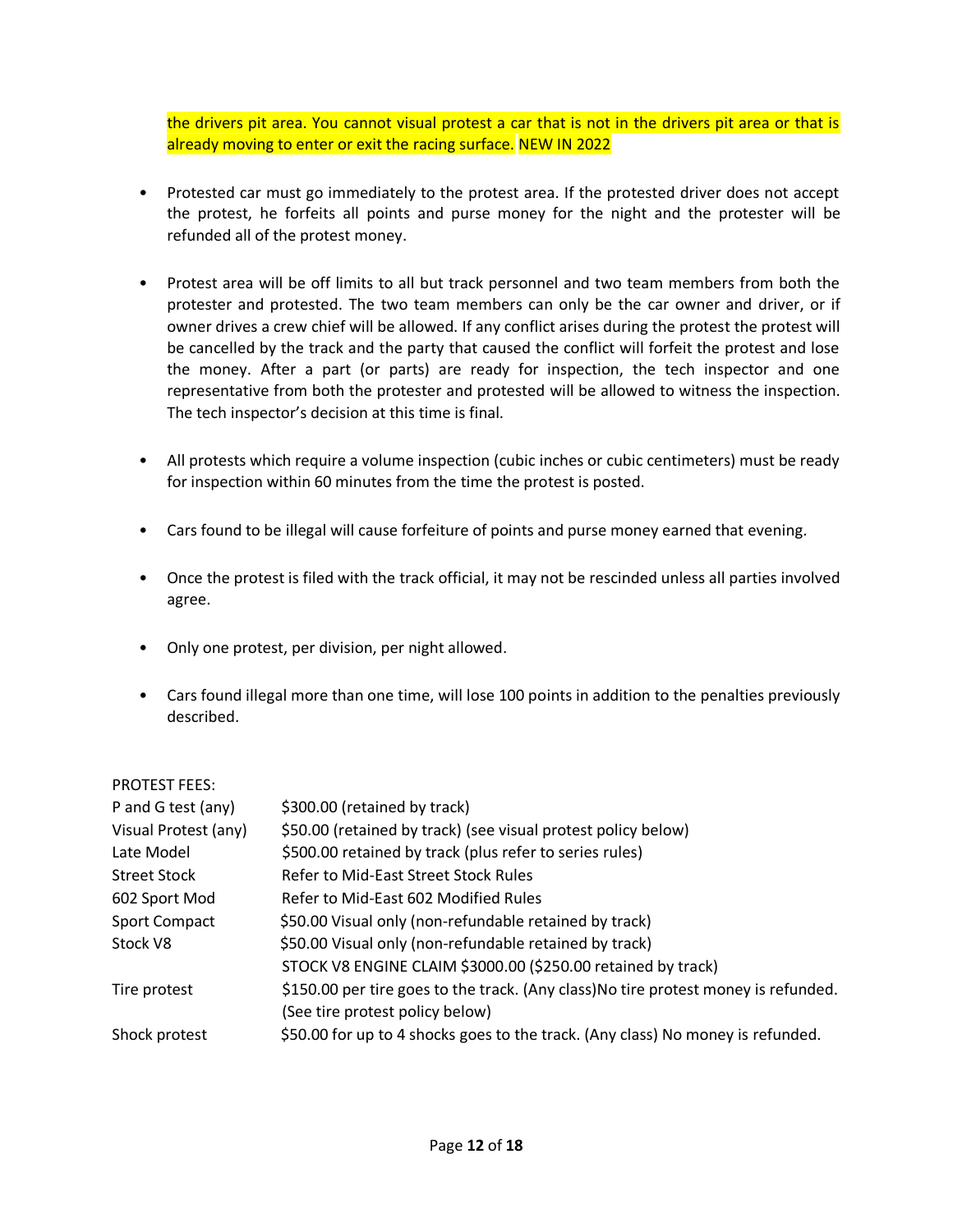#### BASIC PROTEST POLICY: (Unless otherwise stated)

If a protested car is found to be illegal, the protester is refunded his money, minus track fee. If a protested car is found to be legal, protester forfeits his money, minus track fee, to the legal car.

#### VISUAL PROTEST POLICY: NEW IN 2022

Only cars PARKED (and visually protested cars must be parked IN THE DRIVERS PIT AREA) are eligible to be visually protested. You cannot visually protest a car that is MOVING through the pit area preparing to stage or enter /exit the track surface for qualifying, practicing, or racing.

#### TIRE PROTEST POLICY: NEW IN 2022

Any tire that is protested by a fellow competitor for chemical alteration must be removed immediately from the car (after sample is taken) by car owner/driver/crew to be retained (confiscated) by track officials until tire sampling results are returned by the lab. The track officials will store the tire until the lab results are returned. If the lab results show the tire as legal the tire will be returned to the driver. If the lab results deem the tire to be illegal, the tire will be retained by track officials and destroyed and rendered no longer useful.

#### FRIVOLOUS PROTEST POLICY: NEW IN 2022

LVMS Track Officials will not allow any drivers or car owners to file a protest by exploiting the protest mechanism based on personal disputes or grievances between two parties. Once a protest is filed, LVMS Officials will determine the integrity of the protest and insure it is valid based on the fairness of competition. Any driver or car owner that files a protest deemed frivolous by LVMS Officials will no longer be able to file a protest the rest of the season.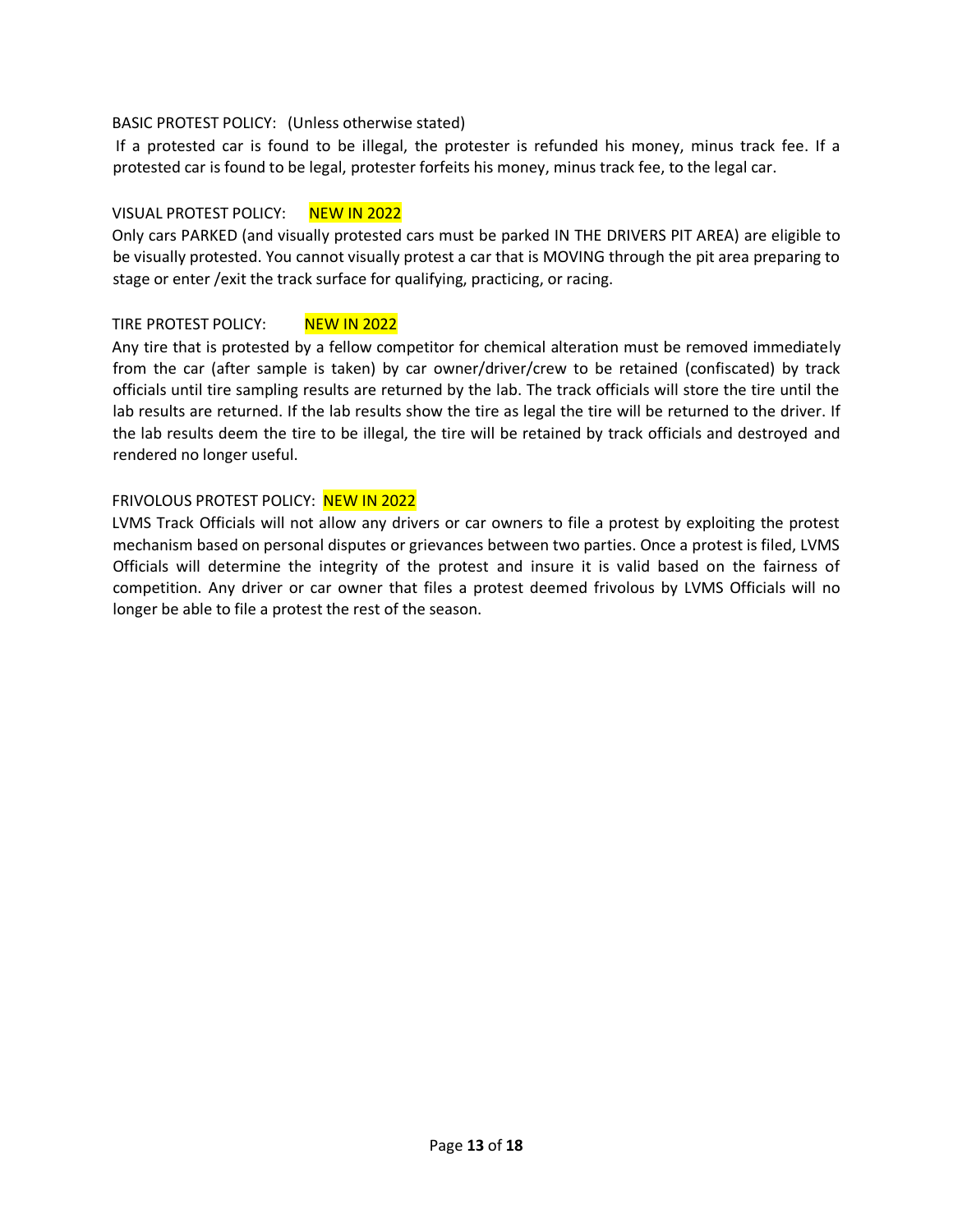#### 2022 Late Model Rules

Late Model rules will be determined by the series before each series events. Refer to the 2022 season schedule and weekly flyers posted on our Face Book Page. Various rule packages at various events through 2022 are:

Blue Ridge Outlaws Series I-95 Series Steel Block Bandits Series Carolina Clash Super Late Model Series Ultimate Super Late Model Series

#### Tire Rule: NEW IN 2022

Lake View Track Tire Rule: Hoosier 1350 or Harder and American Racer Pro2 and Pro3 ARE ALLOWED at ALL Late Model Races EXCEPT a Sanctioned Touring Series Event with THEIR Specific tire rules. ANY brand or compound tire can be used on the left front. (Siping and grooving ALLOWED UNLESS touring series rules are stated otherwise.) Tire brands and compounds for each event may be addressed and adjusted throughout the 2022 season based on tire availability and affordability from the manufacturers.

#### 602 Crate Modified Rules

602 Crate Modified rules are Mid East Modified unless otherwise noted. Refer to the 2022 season schedule and weekly flyers posted on our Face Book Page. Tire Rule: NEW IN 2022 Lake View Track Tire Rule: Hoosier G60 and American Racer Mod 3 ARE ALLOWED at ALL 602 Modified events EXCEPT Mid East sanctioned Touring Events with their Specific tire rules. (NO Siping or Grooving Allowed) Tire brands and compounds for each event will be addressed and adjusted throughout the 2022 season based on tire availability and affordability from the manufacturers.

#### **Street Stock Rules**

Street Stock rules are Mid East Street Stock unless otherwise noted. Tire Rule: NEW IN 2022 Lake View Track Tire Rule: Hoosier H500 and American Racer AR500 ARE ALLOWED at ALL Street Stock events EXCEPT Mid East Touring Series sanctioned events with their specific tire rules. (Siping and Grooving allowed) Tire brands and compounds for each event will be addressed and adjusted throughout the 2022 season based on availability and affordability from the manufacturers.

**Any driver that is forced to change a tire due to unforeseen damages during qualifying will forefeit the damaged tire to track officials and will start at the rear of the feature. NEW IN 2022**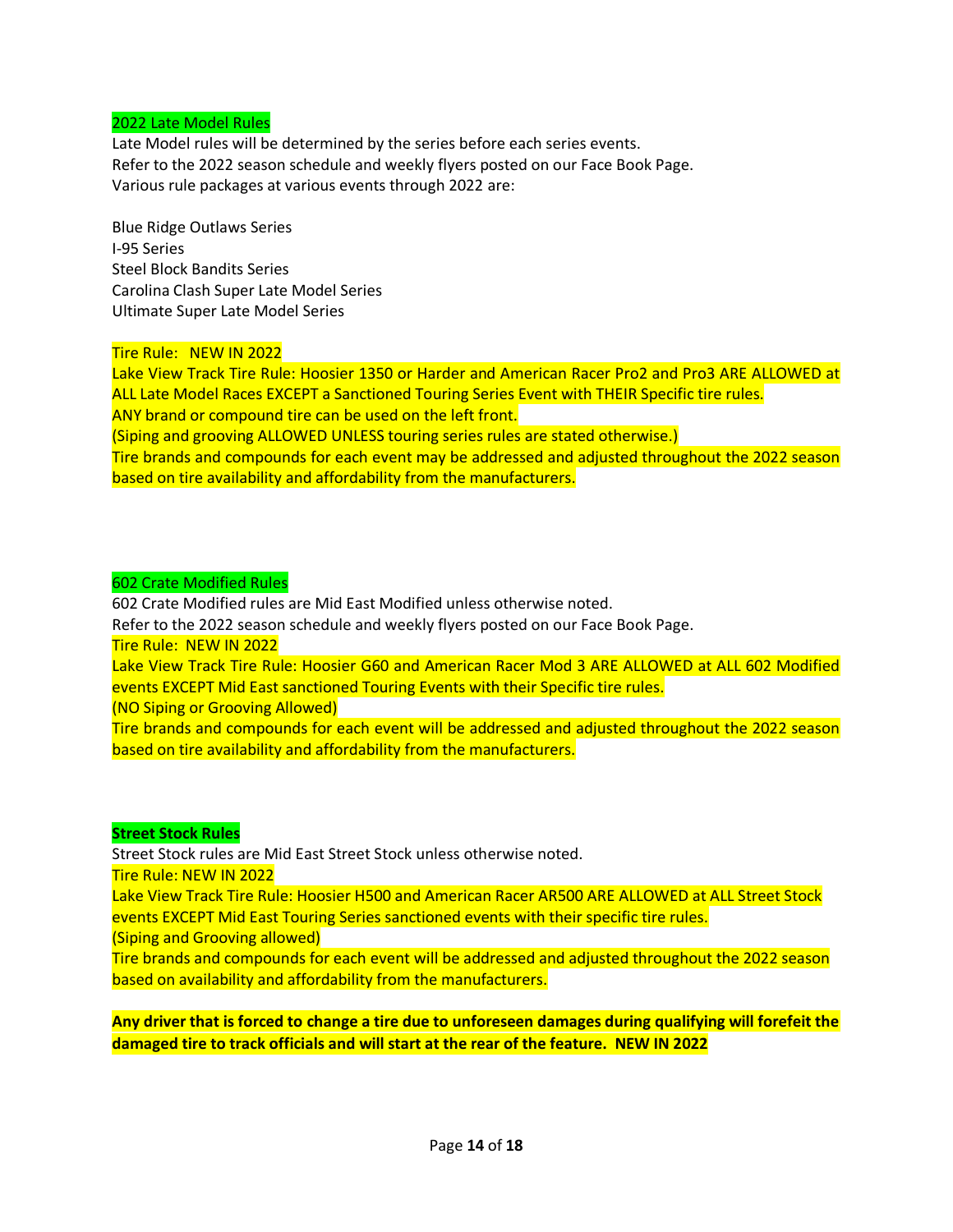#### **Sport Compact Rules (Includes Powder Puff Class)**

SCDRA (Sport Compact Dirt Racing Association)

2022 Stock V8 Rules (Official as of 12-14-2021) ST

#### Driver and Car Eligibility Rules: (Revised)

- Drivers must be at least 13 years of age to race. NEW IN 2022
- Any driver that wins a race, the next regular season event that driver enters; he/she automatically starts at the rear of the feature.
- Stock V8 drivers cannot race any other division on the same night.
- Cannot run the same car in 2 different classes on the same night.

#### General Tech Items [tech man reserves the right to check weekly]:

- Car and Driver must have a weight of 3200 unless stock body 3100. Weight must be clearly marked on upper portion of door post. NEW IN 2022. Stock top and quarters are accepted as stock body.
- 8" steel wheels only. \*Bead locks are accepted.
- Tires: Any 8 inch that punches a 55 or harder. We will allow up to a 2 point variance to 53. No Less! (This tire rule valid until June 25<sup>th</sup>, 2022.)
- NEW IN 2022 As of August 06, 2022, ALL Stock V8 cars MUST use Towel City Recap Yellow Dot on all 4 Corners. (Revised 02-19-2022)
- No grooving, siping or chemical treating.
- Triple master cylinders are accepted. \*No adjusters. 4 wheel brakes at all times no brake shut offs electric or manual of any kind. NEW IN 2022
- No 180 degree headers and exhaust must exit below the floor pan. NEW IN 2022
- Aluminum radiator is allowed.
- All stock unless otherwise posted.
- Must have driveshaft loop.
- Spindle savers Okay.

#### Body Specifications and Requirements:

- Cars allowed to run fabricated bodies but must adhere to stock body lines **no** late model style bumper covers.
- 5 inch spoiler **no** side spoilers.
- Aftermarket firewall and floor pan must go from rail in factory location made of same thickness steel. Firewall location must not exceed 24 inches measured from shock mount to firewall. Zero tolerance.
- Any uni-body car must have factory floor pan can be patched as needed.
- No late model style fender flares. May run plastic but must be tucked in close to body. NEW IN 2022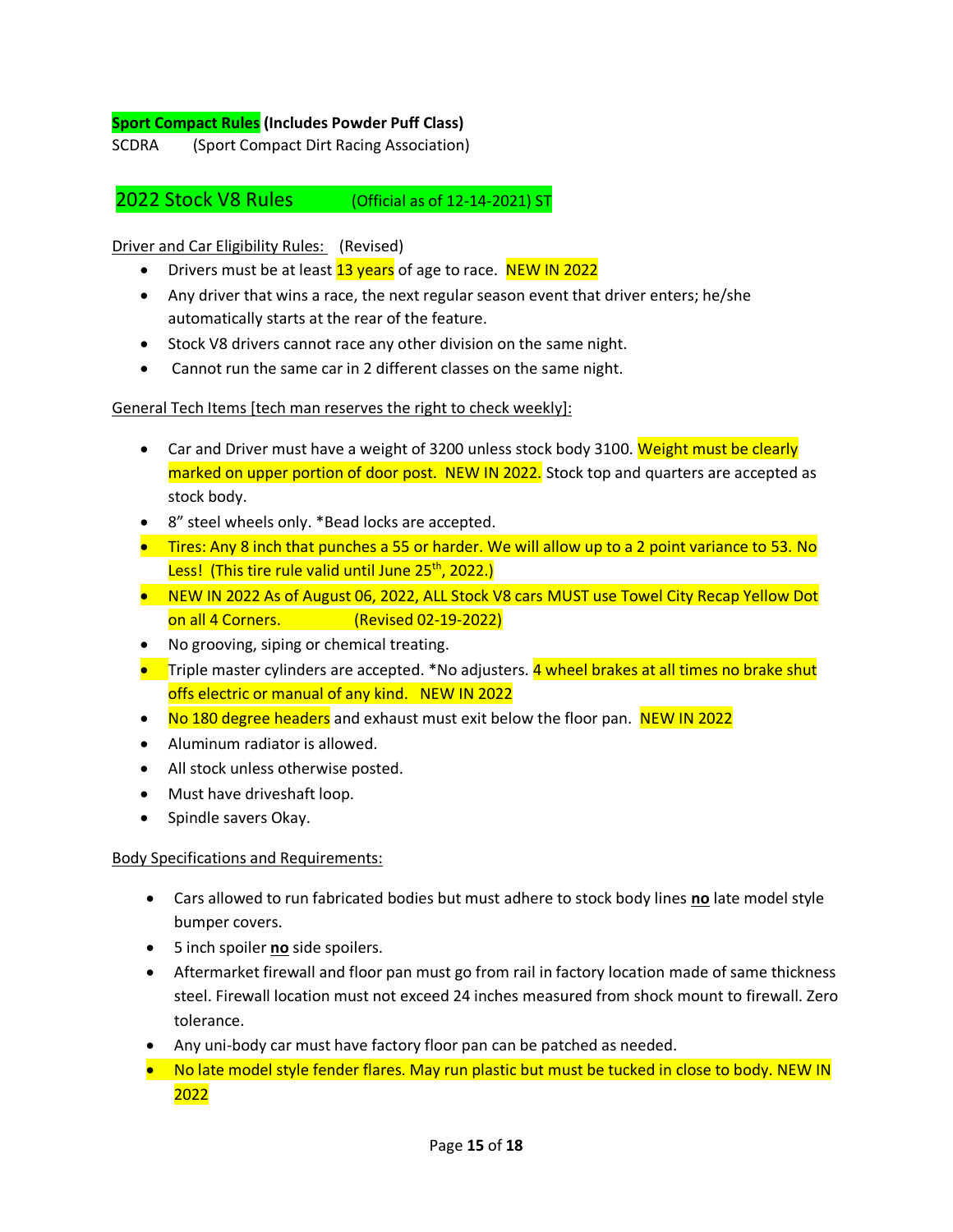Wheel Base and Frame Specs and Requirement:

- Chassis may be tied together. Stock wheelbase for chassis used plus or minus one half inch.
- Half inch to be measured off both sides together not separately, both sides have to be within half inch of corresponding side. NEW IN 2022
- Front clip must match rear clip. NEW IN 2022

#### Engine and Bottom End Specs and Requirements:

- Any small block engine that came from factory as a production engine with carburetor. No 400 Blocks. 1 piece blocks and throttle body heads ok.
- No Vortec Heads. No aftermarket heads no bowtie heads. Straight plug from the factory heads only. Must be stock production cast iron OEM heads only.
- Stock replacement HEI Distributor, No external coils. All internal components of distributor must be of stock replacement in every way. NEW IN 2022
- All cars must have a Rev Limiter MSD Ignition MODEL 8727CT (mandatory). Maximum 5600 RPM. Must be mounted on firewall in engine compartment area facing the engine with all wire visible. Rev Limiter wiring harness must remain fully intact and untampered with! NEW IN 2022
- No Electric water or fuel pumps. NEW IN 2022
- \$3,000.00 engine claim (includes \$250 track fee) with a \$1,500.00 (includes \$250 track fee) swap option of the engine being claimed. NEW IN 2022
- Engine will be claimed as a long block from oil pan to intake. Does not include distributor, water pump, and harmonic balancer or any other bolt on parts. NEW IN 2022
- Any engine refusing to be claimed over the course of a race season driver will be fined \$500. Fine needs to be paid in full before returning to race at next event. \$500 fines will be donated into the drivers point fund. NEW IN 2022

#### Carburetor Specs and Requirements:

• Holley 4412 **only**. With choke horn, any intake.

#### Transmission Requirements:

- All stock transmission and components will need an inspection opening to examine all clutch or torque converter.
- Hydraulic release bearing okay.

#### Rear End Requirements:

- Stock type welded rear or 9" bolt ford floater or non-floater.
- **All** mounts must be in stock location from factory.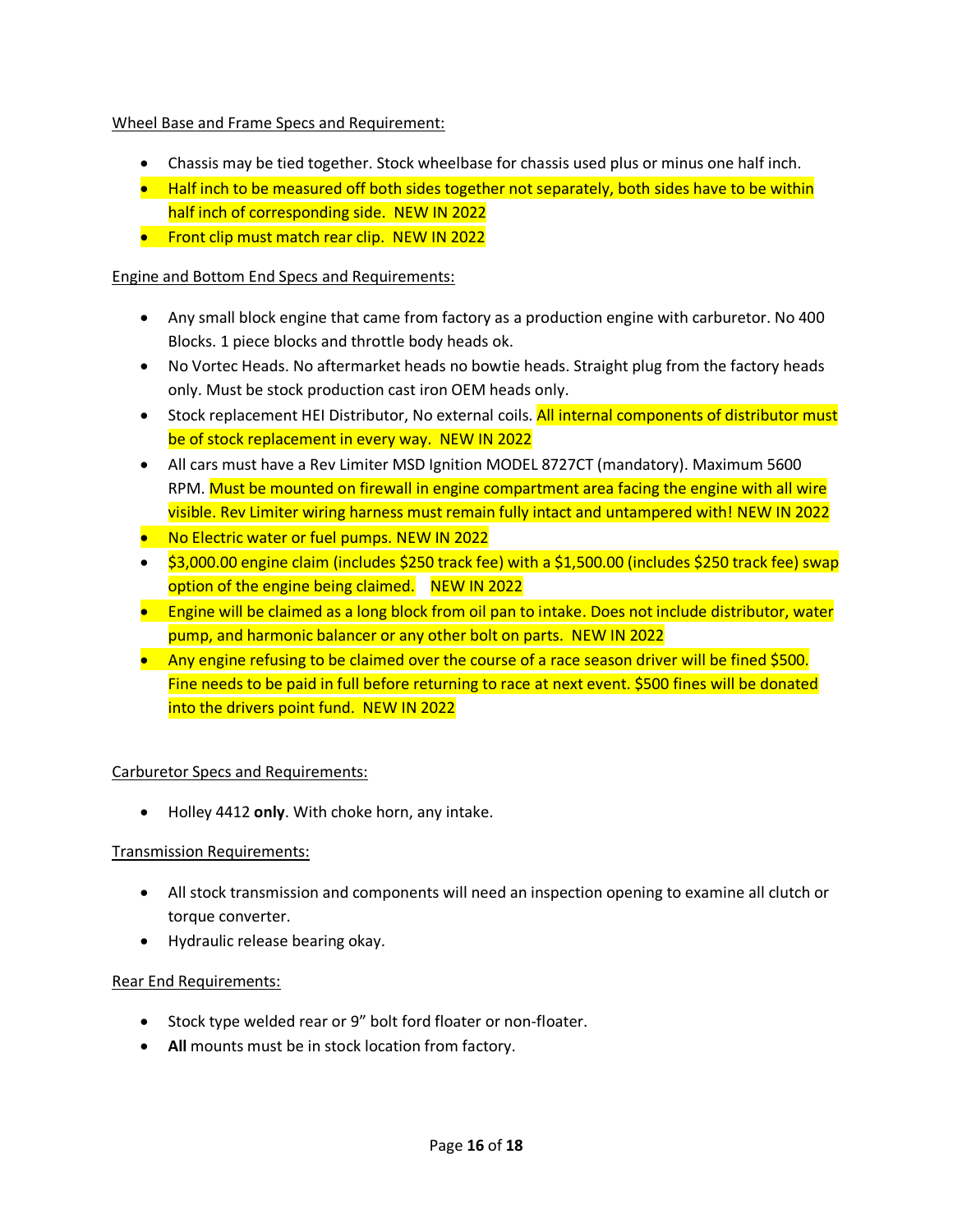# Shock Requirement:

- Stock type sealed steel body shocks **only.** Shocks must be in stock location. "Stock Location" will be determined by track officials. NEW IN 2022
- Shock Claimer. \$300 (plus track fees) must claim all 4 shocks.

## Suspension Requirements:

- All suspension must be in stock location.
- May run racing springs. No spring rubbers in any coil spring. NEW IN 2022
- Adjustable cups allowed in front.
- Tubular uppers A-arms permitted.
- Max 4" lowering blocks.
- Bigger diameter stock replacement ball joints allowed length must match factory specs. NEW IN 2022
- Can use heavy duty OEM steering and suspension components
- Adjustable spring buckets or screw jacks allowed [rear] 13 in rear springs max coil spring.
- Rear shackles allowed. 11/24/2020 ST
- No bump stops of any kind on any corner of the car. NEW IN 2022
- No chain limiters on any corner of the car. NEW IN 2022
- Front end components must match chassis. NEW IN 2022

# Claimer Rules:

- Only a driver or a car owner is eligible to place a claim.
- Driver/owner placing claim must finish on lead lap and must finish in top 10 to be eligible to place a claim.
- 10th place finisher has first option to claim, then  $9<sup>th</sup>$  place,  $8<sup>th</sup>$  place, and so on....
- Car claiming must go across the scales immediately after the race to be eligible to place a claim, if not, claim is void. NEW IN 2022
- Any car that has been claimed needs to report immediately to the scale area.
- Top 10 drivers/ car owners can claim on any finisher forward.
- 1 claim or one engine swap per night only.
- Driver/owner has 10 minute time limit after the checkered flag falls to notify tech inspector official (official tech inspector ONLY). Driver must have cash in hand at time of notification.
- Any driver that refuses a claim or anyone caught tampering with a claimed car will be automatically disqualified and will lose all season points and payout for that event.